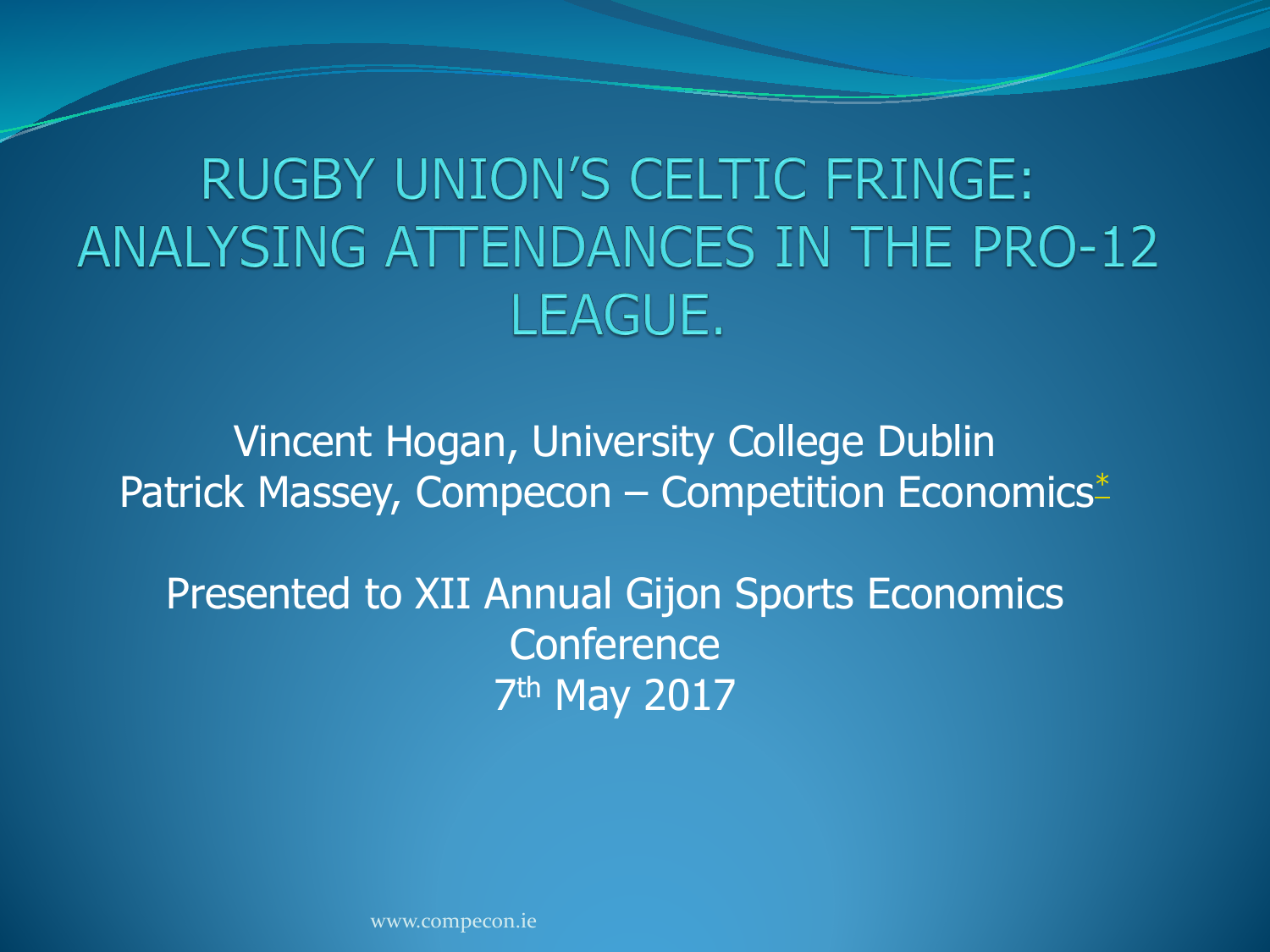### **Background**

- Prohibition on professionalism until 1995.
- Szymanski (2009) leagues work particularly well for team sports - supporters maintain attachment to team for years or even a lifetime.
- Governing bodies opposed to leagues seen as inevitable stepping stone to professionalism.
- South Africa 1889 France 1892 exceptions.
- Scottish league 1973
- England 1987
- Ireland and Wales 1991
- Ireland provincial leagues mixed.
- Ireland provincial championship 1947
- Scottish inter-district championship 1953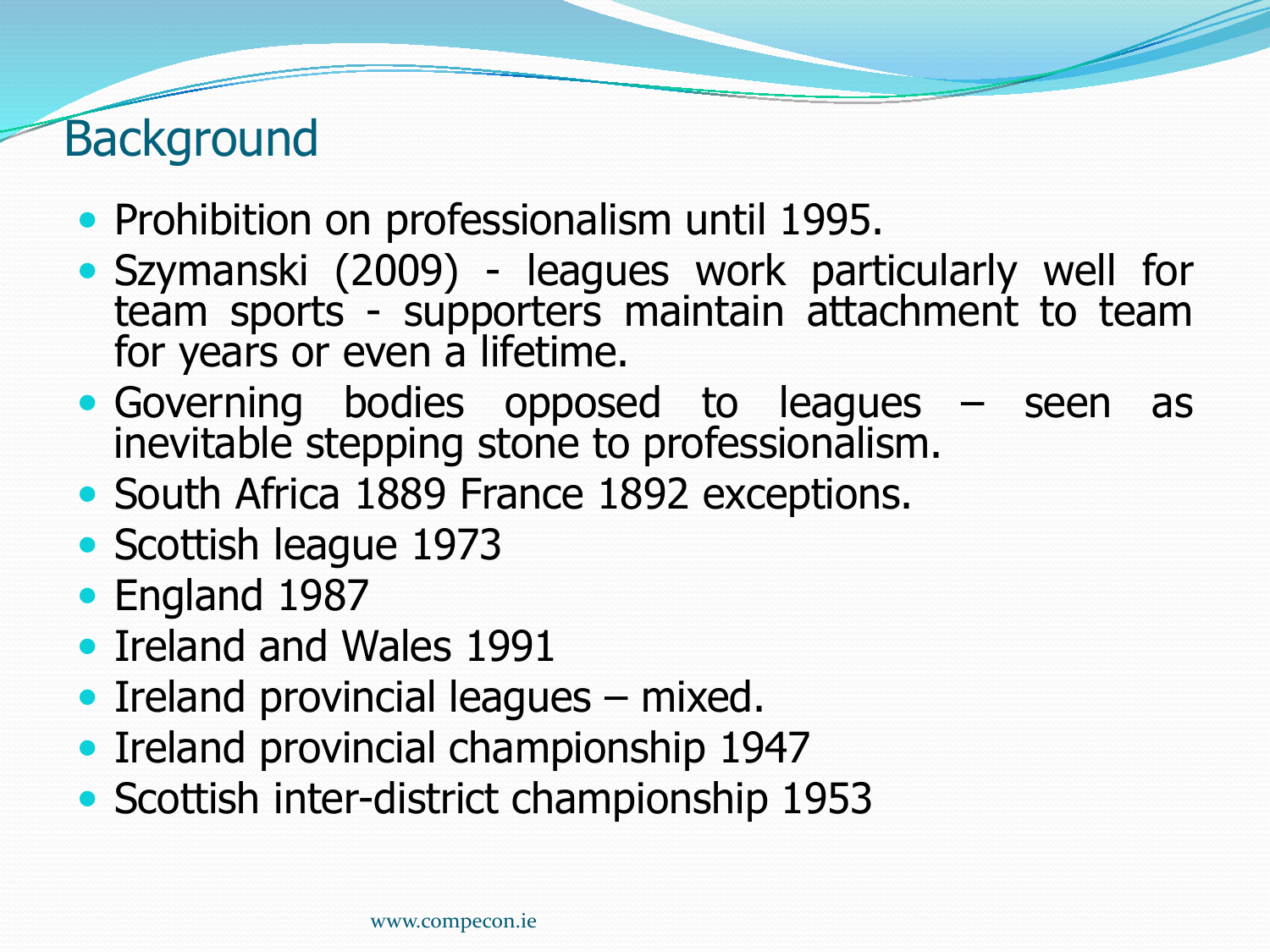#### 1995 - A Brave New World

- 1995 European Cup IRFU enters provincial teams
- English and Scottish teams do not participate.
- November professional ban ends after 100 years.
- Ireland and Scotland Vertically integrated model
- Wales Business as usual
- 1996 SRU enters district teams.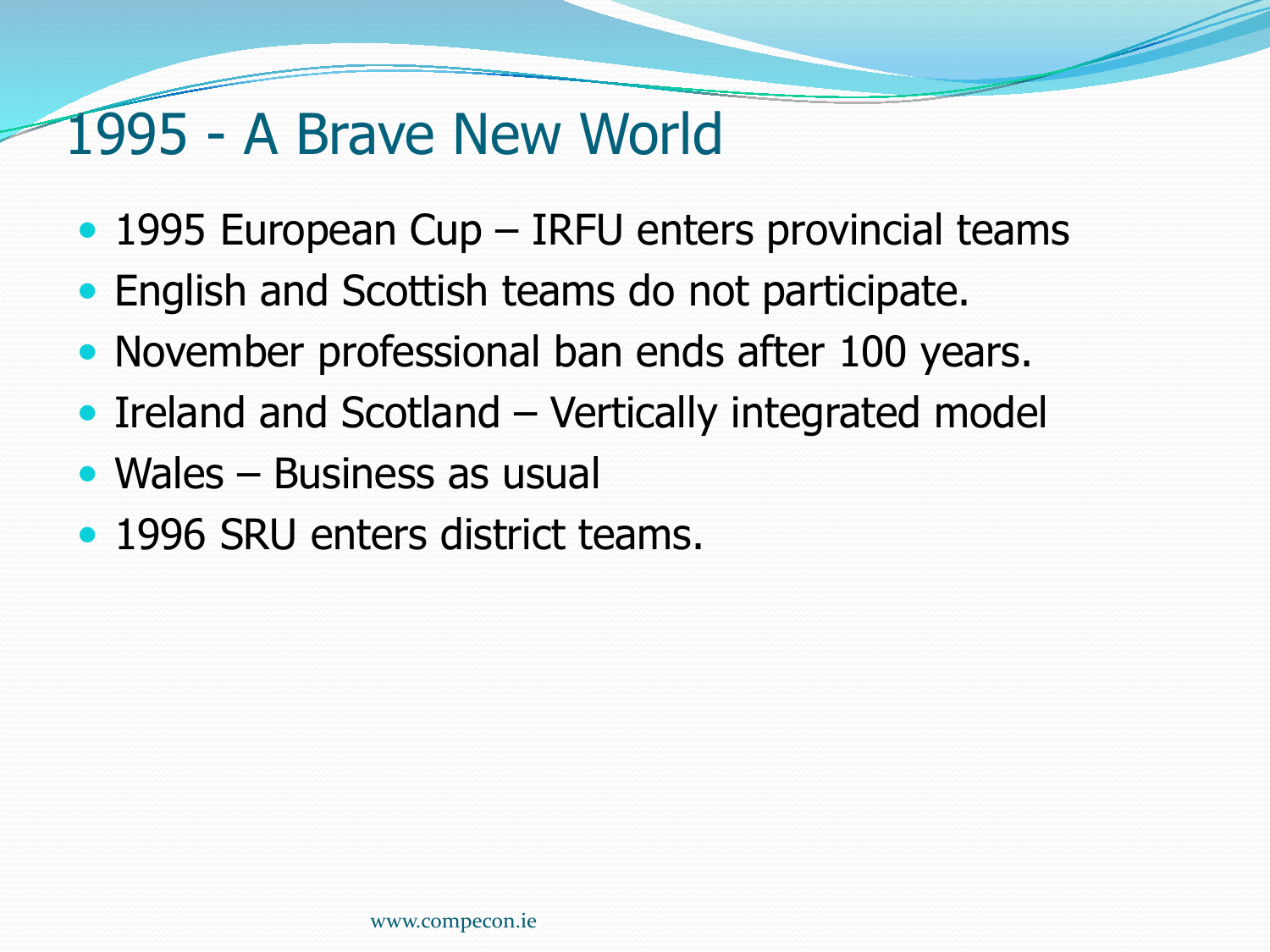# Birth of the Celtic League

- 1998 SRU cuts teams from 4 to 2.
- Welsh Scottish League Glasgow & Edinburgh join WPR.
- 2001 Celtic League launched
- 15 teams 9 Welsh 4 Irish 2 Scottish
- 2 sections teams play once.
- Top 4 from each section reach knock-out phase.
- 2002 16 teams SRU re-launch Borders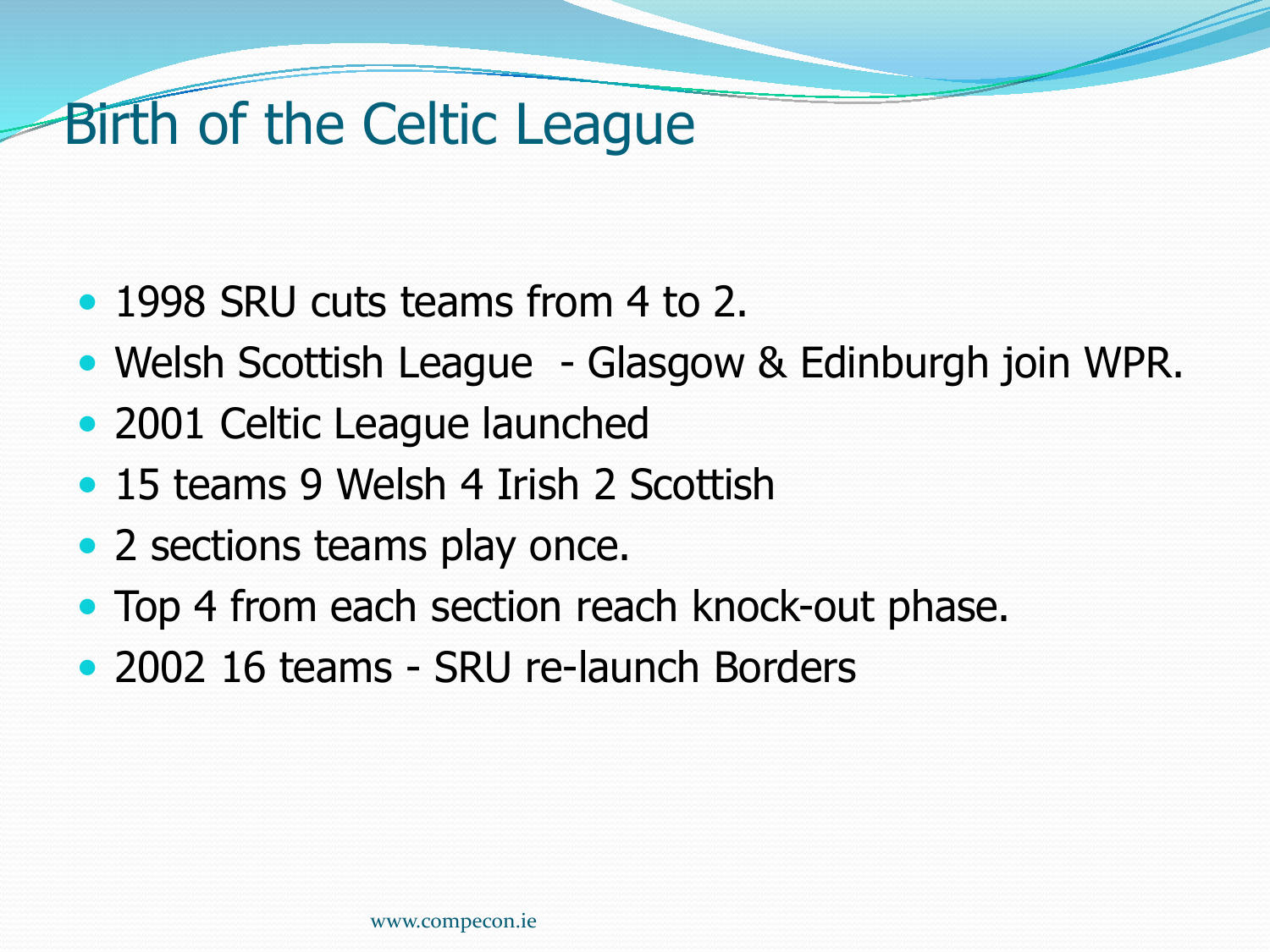#### Restructuring of Welsh Teams

- South Wales neither population or economy to sustain 9 professional clubs (Collins, 2015).
- WRU propose vertical integration
- "To no one's surprise uproar ensued…" (Collins, 2015, p.489).
- 2003 Mergers result in 5 Welsh regional teams.
- 12 team league 22 match home and away schedule straight league format.
- 2004 WRU close Celtic Warriors after first season reduces league to 11 teams.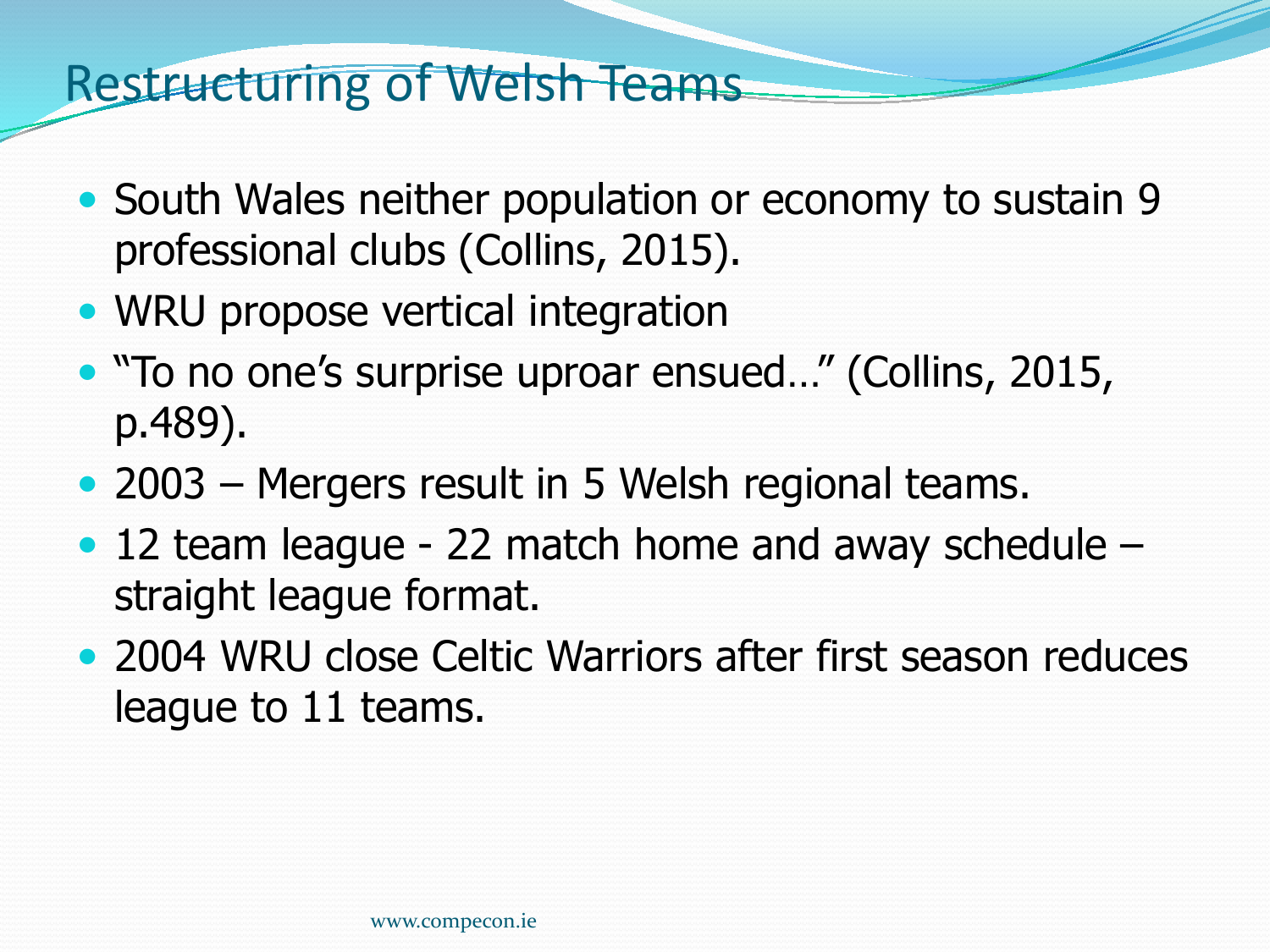#### Welsh Rugby Regions Post 2004/05

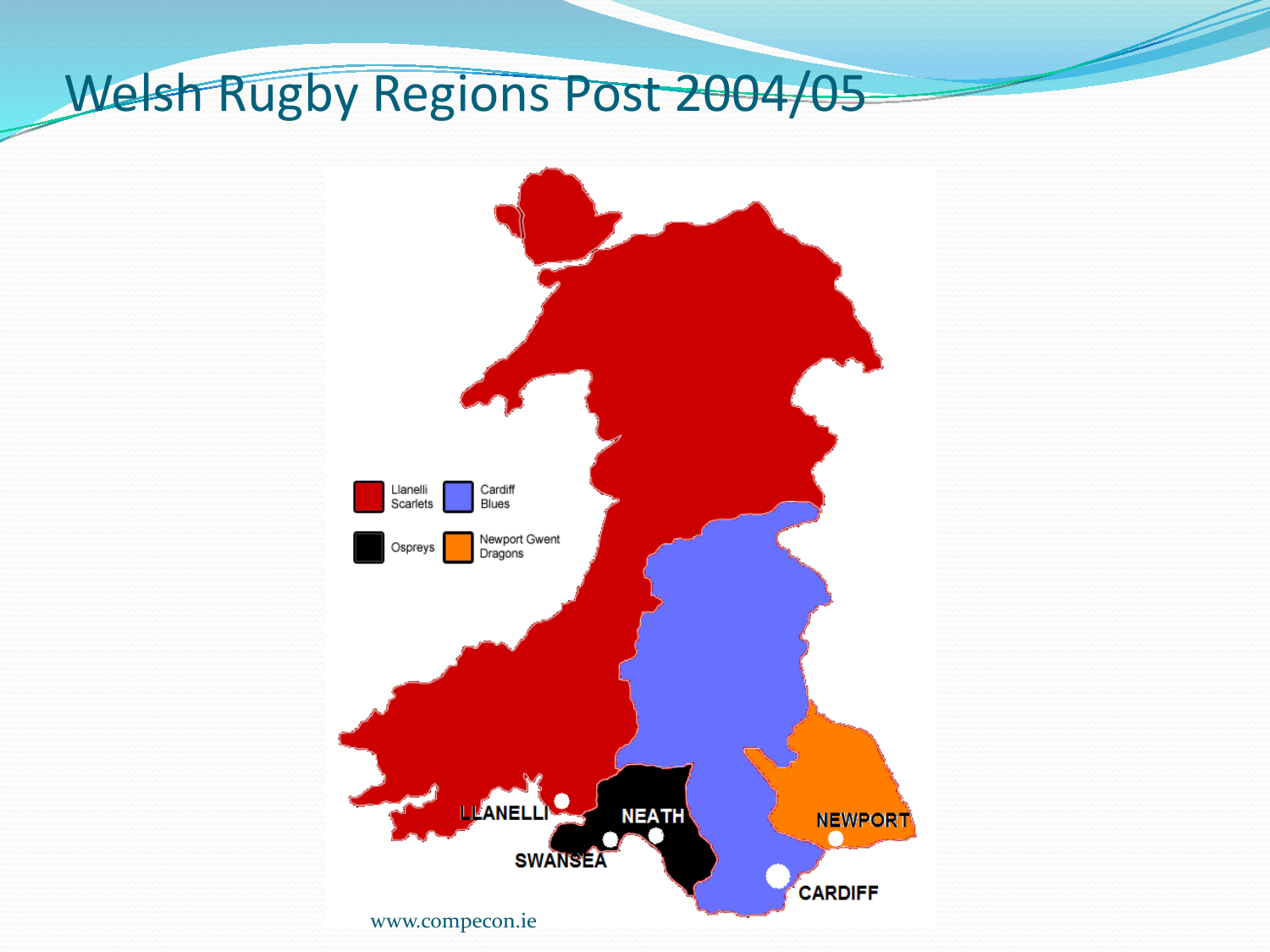#### From Celtic League to Pro-12.

- 2007/08 League reduced to 10 teams as SRU close Borders again.
- 2009/10 Play-offs introduced to decide champions.
- $\bullet$  2010/11 2 Italian teams join bringing league back to 12 teams – renamed Pro-12.
- 2012/13 Italian team Aironi collapses enter Zebre.
- 2013/14 Welsh teams agree salary cap.
- 2016/17 Oct. IRFU Munster cannot repay Ioan.

Jan. Zebre may not continue beyond February.

Apr. Dragons (Wales) on brink of collapse.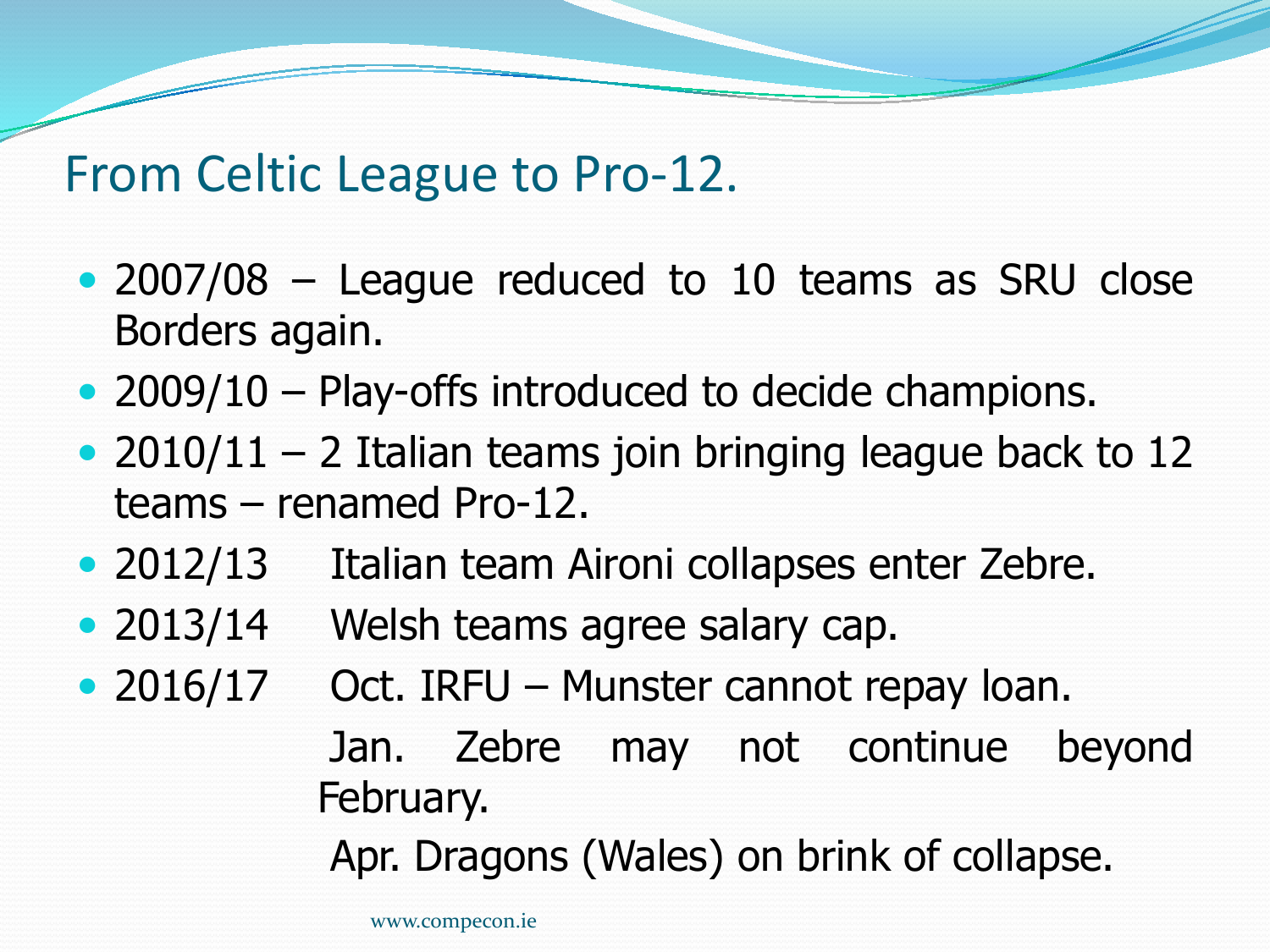## Pro-12 Performances by Country

|                | <b>Pro-12</b>  |       | <b>European Cup</b> |                    |
|----------------|----------------|-------|---------------------|--------------------|
|                | <b>Winners</b> | Top 4 | <b>Winners</b>      | Quarter-<br>Finals |
| <b>Ireland</b> | 9              | 33    | 5                   | 26                 |
| <b>Wales</b>   | 5              | 18    | $\bf{0}$            | 9                  |
| Scotland       |                | 9     | $\Omega$            |                    |
| Italy          | 0              |       | $\boldsymbol{0}$    |                    |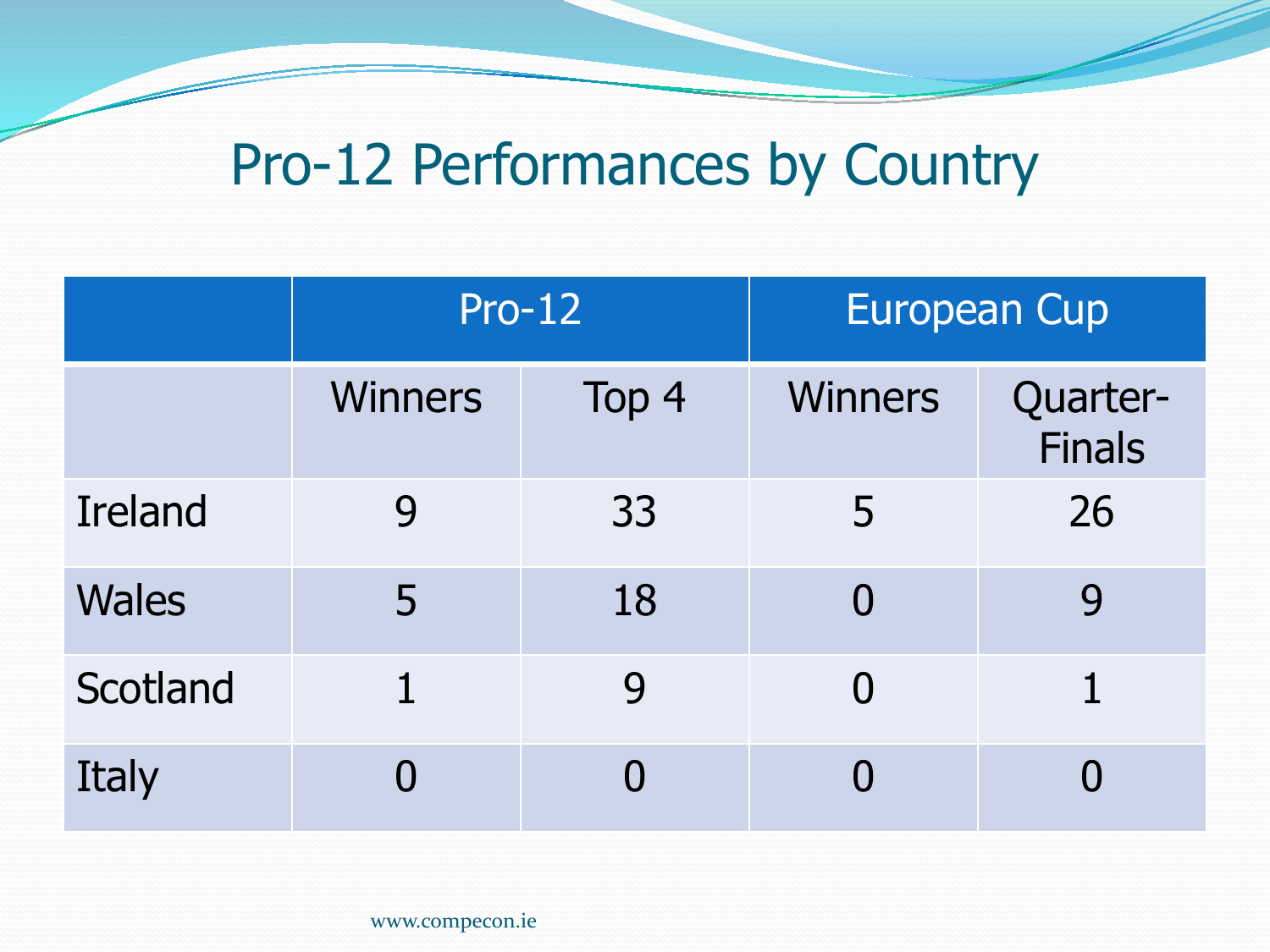# Pro-12 TV Coverage

|                 | <b>Ireland</b>    | <b>Scotland</b> | <b>Wales</b>         |
|-----------------|-------------------|-----------------|----------------------|
| 2001/02-2004/05 | <b>TG4/BBCNI</b>  |                 | <b>BBC Wales/S4C</b> |
| 2005/06-2008/09 | Setanta*          | Setanta*        | <b>BBC Wales/S4C</b> |
| 2009/10-2010/11 | Setanta $(IrI)^*$ | $STV**$         | <b>BBC Wales/S4C</b> |
| 2010/11-2013/14 | RTE/TG4/BBCNI     | <b>BBC Alba</b> | <b>BBC Wales/S4C</b> |
| $2014/15$ -     | TG4/BBCNI/Sky*    | BBC Alba/Sky*   | BBC Wales/S4C/Sky*   |

\* Pay TV channel \*\*Only Scottish derbies live.

Problems in Scotland and Italy.

Scotland only audience for Scotland internationals.

Italy – coverage varied from season to season sometimes season commenced with no Italian broadcaster.

Pro-12 broadcast revenue €11-14m

EPR - €50 approx

T14 - €71m (due to increase to €90m in 2019).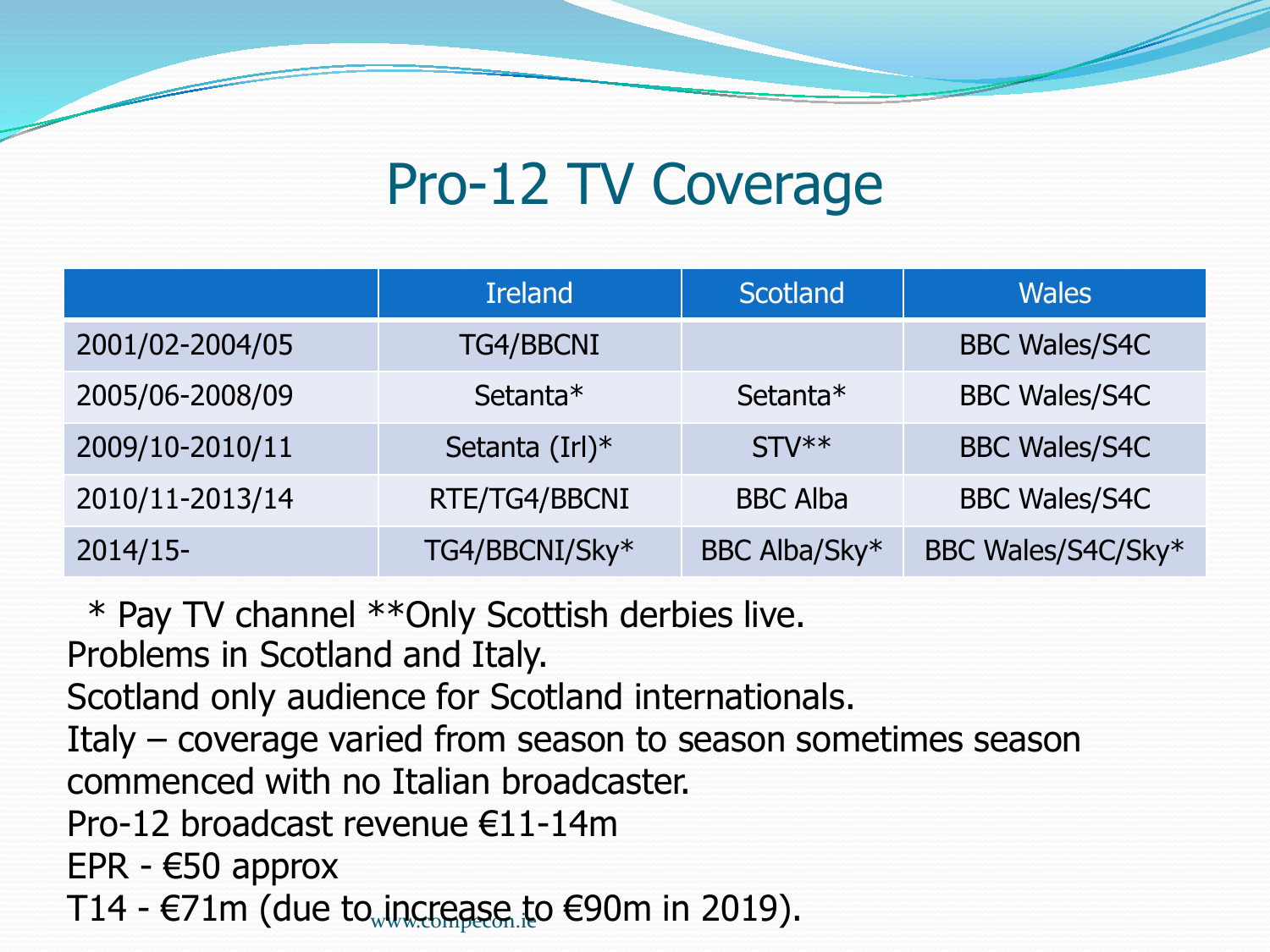### Average Attendances in European Rugby Leagues.

 $\equiv$  ERP  $\equiv$  T14  $\equiv$  Pro-12 (ex Italy)

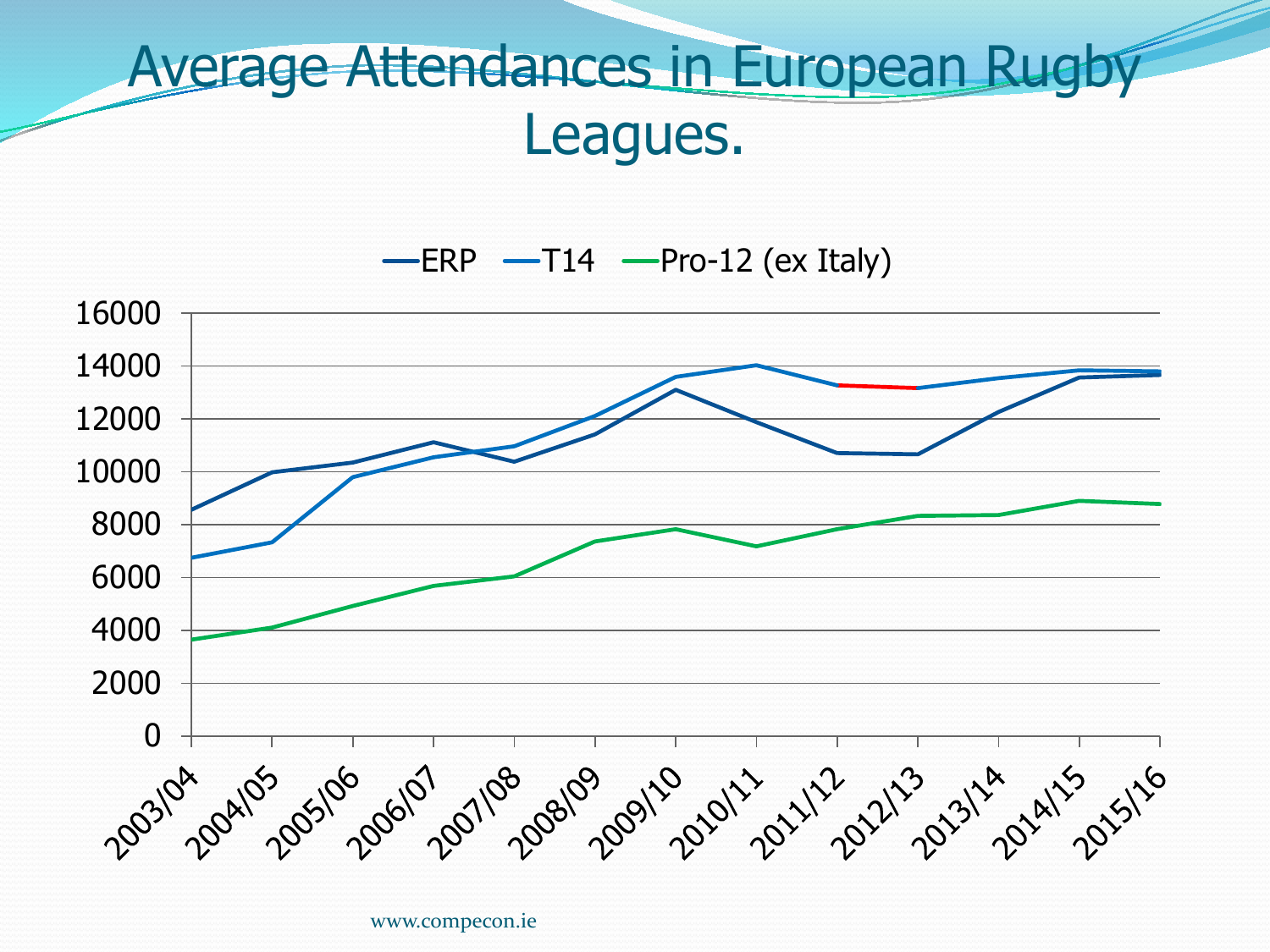#### Average Pro-12 Attendances by Country

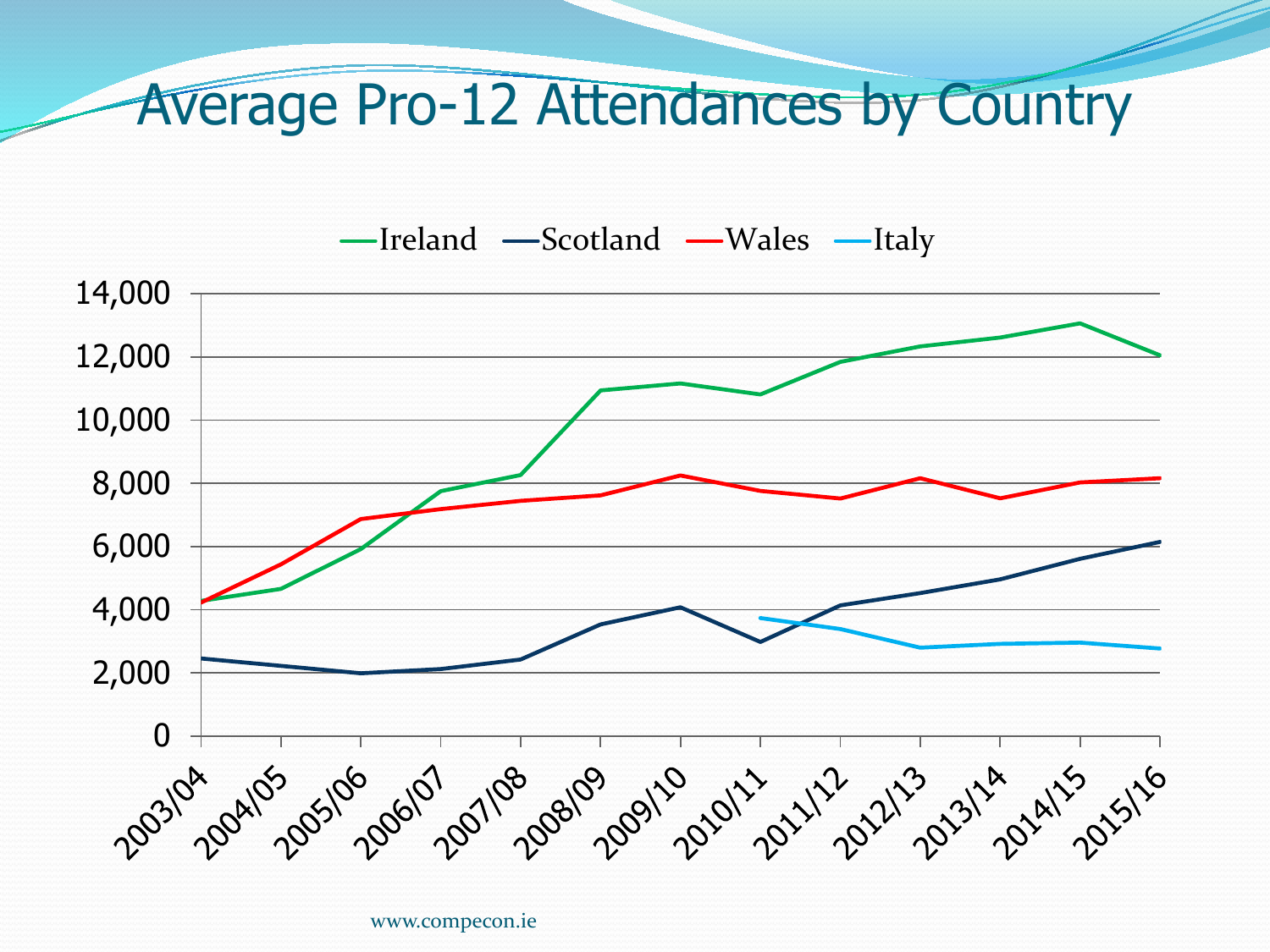## Cultural Differences.

- "In Wales, the nation and rugby were one and indivisible" (Collins, 2014, p.91).
- Rugby in Ireland "is a minority sport when compared with the scale of Association Football (soccer) on the one hand and the GAA on the other hand". (IRFU, 2009).
- "In 1995 I played for Munster against Leinster in Thomond Park with maybe at best 1,000 supporters who were passionate and typically drawn from the clubs and families that provided the players on show." (Toland, 2014).
- Scotland half as many adult players as Ireland and Wales.
- "Outside the small [Scottish] Border towns, rugby was unknown in working-class areas and soccer reigned supreme." (Collins, 2015)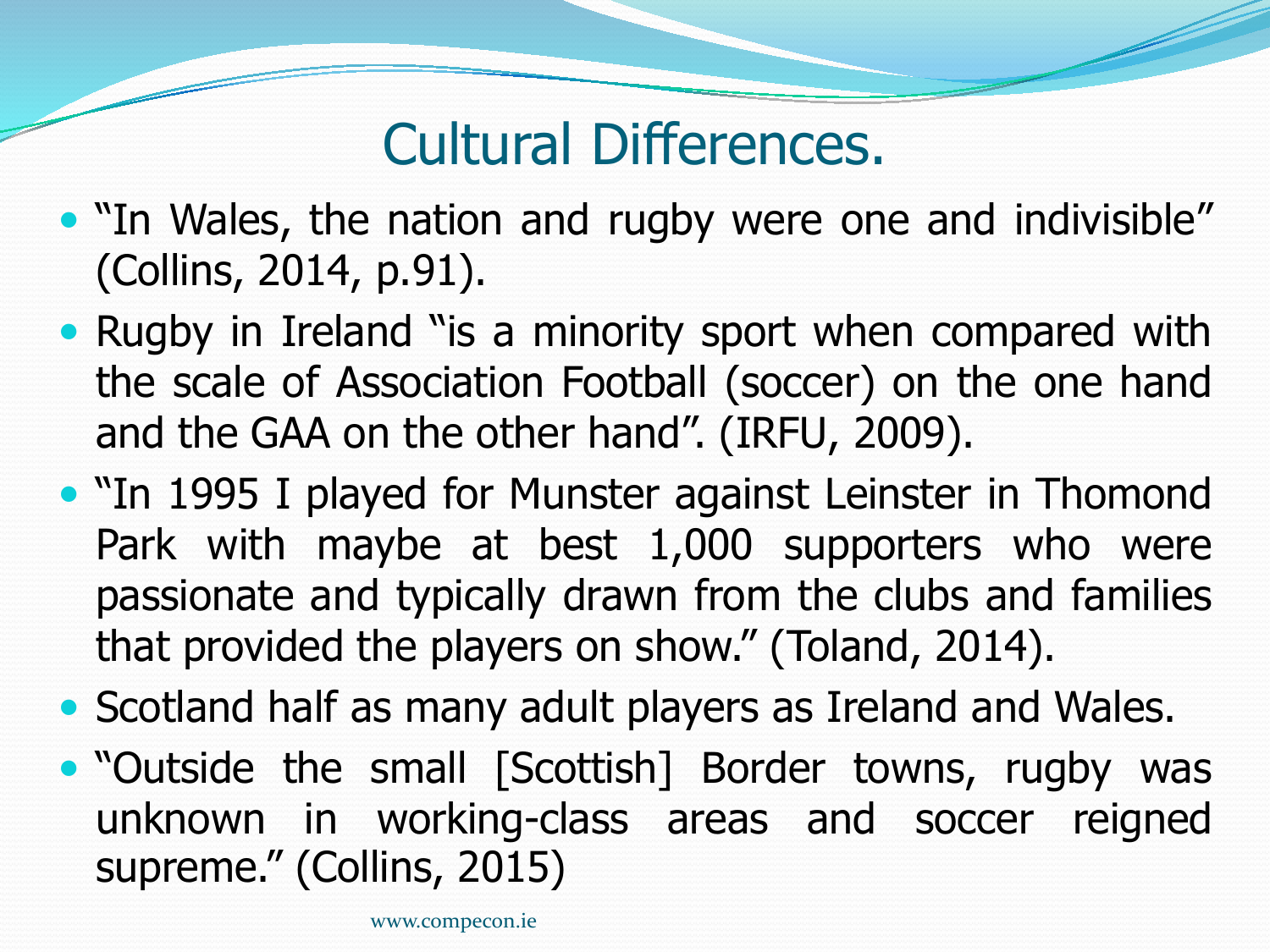#### **Extensive Literature Analysing Sports Attendances.**

- Strength of home team and whether it is in contention to win championship or reach play-offs important determinant of attendances.
- Szymanski, 2007; Szymanski, 2009; and Gitter & Rhoads, 2010.
- Previous work Hogan, Massey & Massey (2013) analysed attendances in all 3 European Leagues. Hogan, Massey & Massey (2017) analysed attendances in European Rugby **Cup**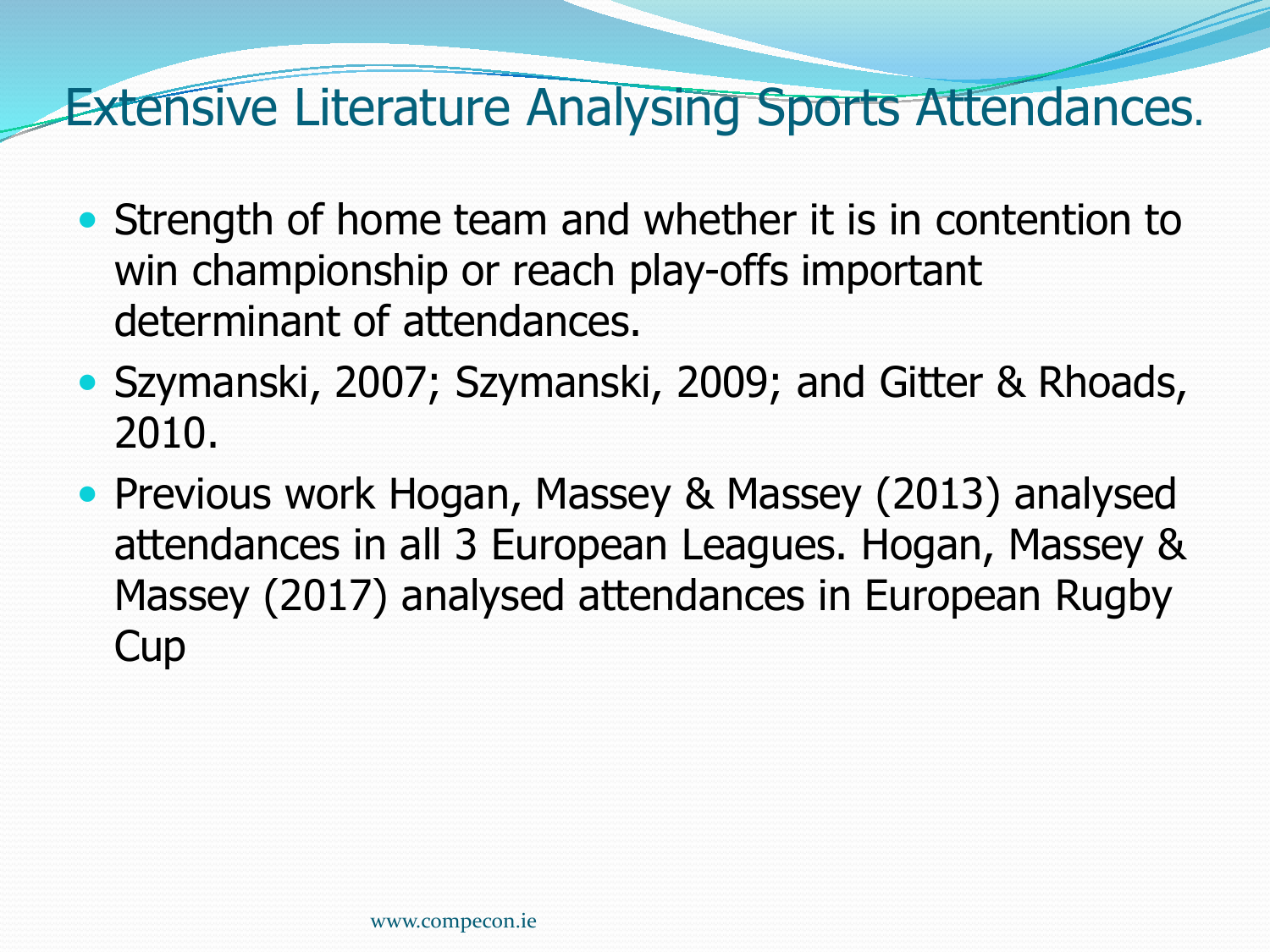#### Attendance Model

- Analyse attendances 1,524 Pro 12 matches from 2003/04-2015/16.
- Home/Away Team Win Ratio Previous 6 Matches
- Home/Away Team Championship/Play-off Chances
- Derby match Teams from same country.
- Country Fixed Effects.
- Other variables.
- Home/Away Champions
- Home/Away European Cup Winners
- Match Day and Month
- Clash with international (Teams missing top players).
- Competition from soccer Whether FAPL or SPL team in same city.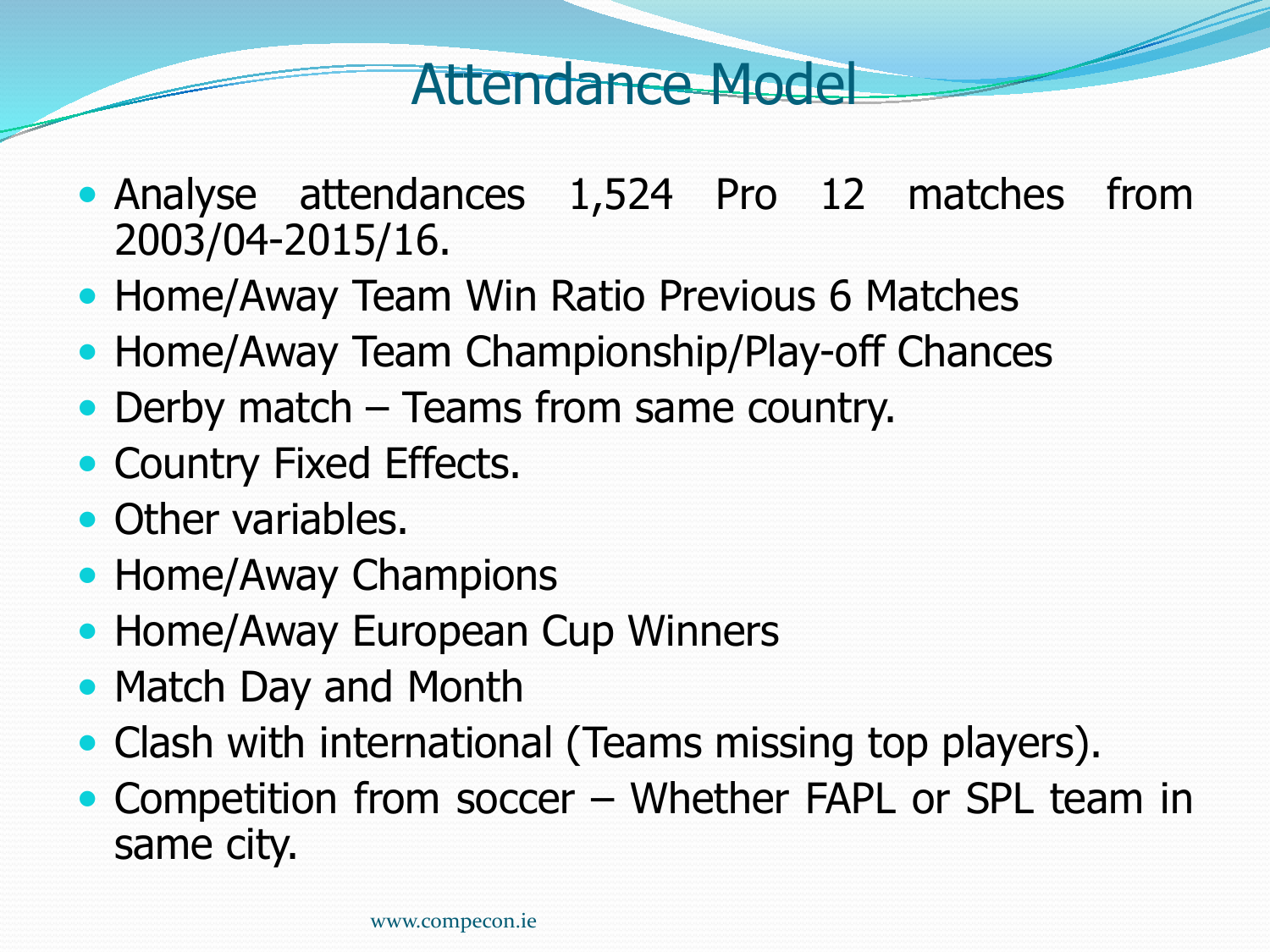|                                                                                      | (1)                 | (2)                 |  |  |
|--------------------------------------------------------------------------------------|---------------------|---------------------|--|--|
| Home Win Ratio                                                                       | $5.17***$<br>(0.57) | 4.78 ***<br>(0.55)  |  |  |
| Away Win Ratio                                                                       | $1.64***$<br>(0.51) | $1.43***$<br>(0.47) |  |  |
| Home Team Qual                                                                       | $1.46***$<br>(0.35) | $0.93***$<br>(0.34) |  |  |
| Derby                                                                                | $3.83***$<br>(0.40) | $3.97***$<br>(0.37) |  |  |
| <b>Trend</b>                                                                         |                     | $0.35**$<br>(0.16)  |  |  |
| Home Team Irish Trend                                                                |                     | $0.73***$<br>(0.10) |  |  |
| Home Team Scottish Trend                                                             |                     | $0.31***$<br>(0.08) |  |  |
| Home Team Welsh Trend                                                                |                     | $0.44***$<br>(0.09) |  |  |
| Intercept                                                                            | $0.80**$<br>(0.41)  | $3.88**$<br>(1.79)  |  |  |
| R <sub>2</sub>                                                                       | 0.35                | 0.42                |  |  |
| Obs                                                                                  | 1,524               | 1,524               |  |  |
| White corrected standard errors in parentheses.<br>* p <. 1, ** p <. 05, *** p <. 01 |                     |                     |  |  |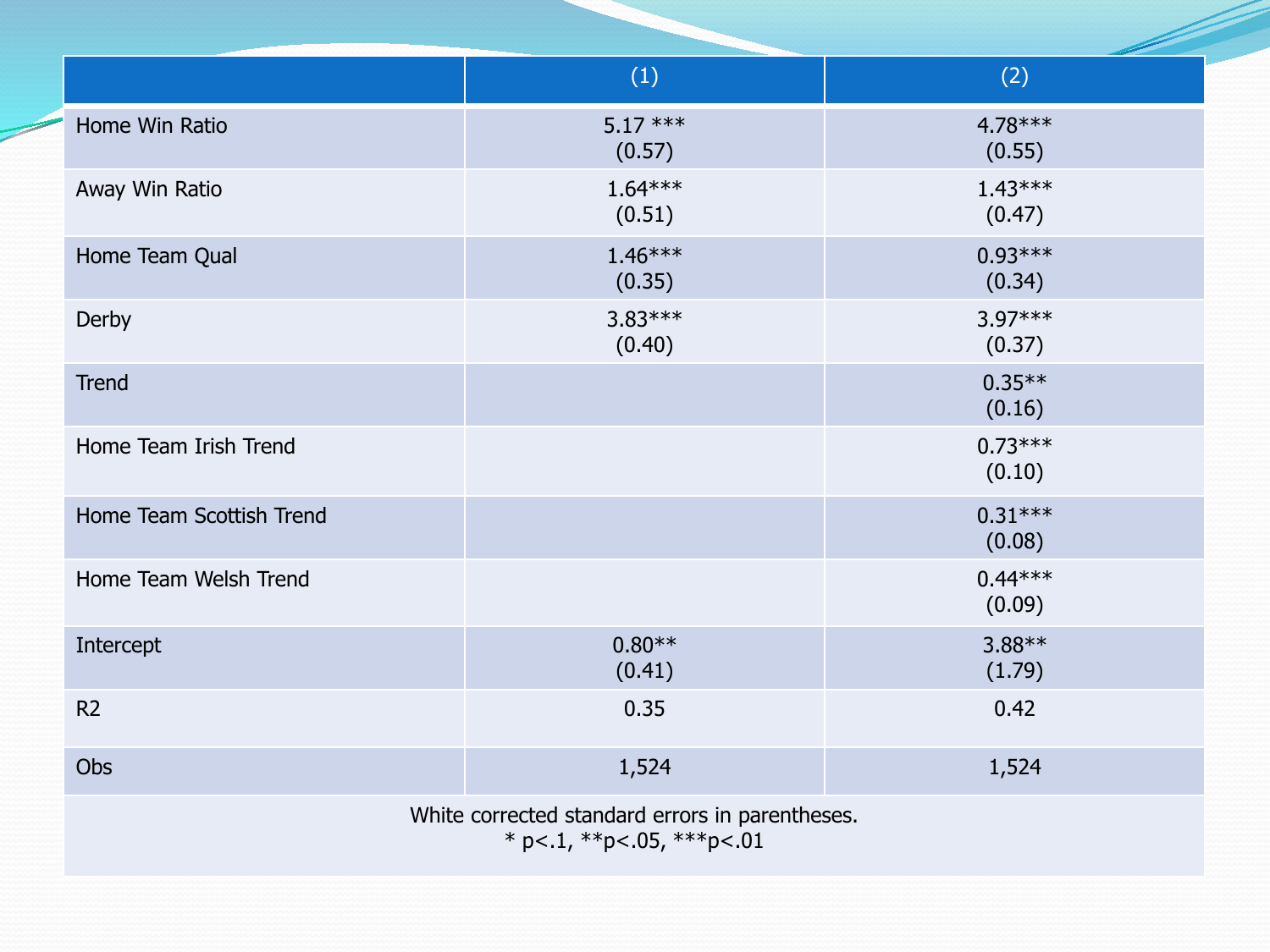|                          | $\left( 3\right)$    | (4)                  |
|--------------------------|----------------------|----------------------|
| Home Win Ratio           | $3.79***$<br>(0.50)  | $3.83***$<br>(0.51)  |
| Away Win Ratio           | $1.50***$<br>(0.43)  | $1.35***$<br>(0.45)  |
| Home Team Qual           | $0.87***$<br>(0.33)  | $1.30***$<br>(0.37)  |
| Derby                    | $3.62***$<br>(0.34)  | $3.00***$<br>(0.41)  |
| Home Team Irish Trend    | $0.74***$<br>(0.09)  | $0.65***$<br>(0.09)  |
| Home Team Scottish Trend | $0.27***$<br>(0.08)  | $0.20**$<br>(0.09)   |
| Home Team Welsh Trend    | $0.42***$<br>(0.08)  | $0.44***$<br>(0.09)  |
| International (Home)     | $-1.41***$<br>(0.16) | $-1.60***$<br>(0.25) |
| Home Champions           | $3.59***$<br>(0.45)  | $3.65***$<br>(0.43)  |
| Home ERC                 | $6.27***$<br>(1.00)  | 5.98***<br>(1.04)    |
| Soccer                   |                      | $-1.06***$<br>(0.31) |
| R <sub>2</sub>           | 0.52                 | 0.54                 |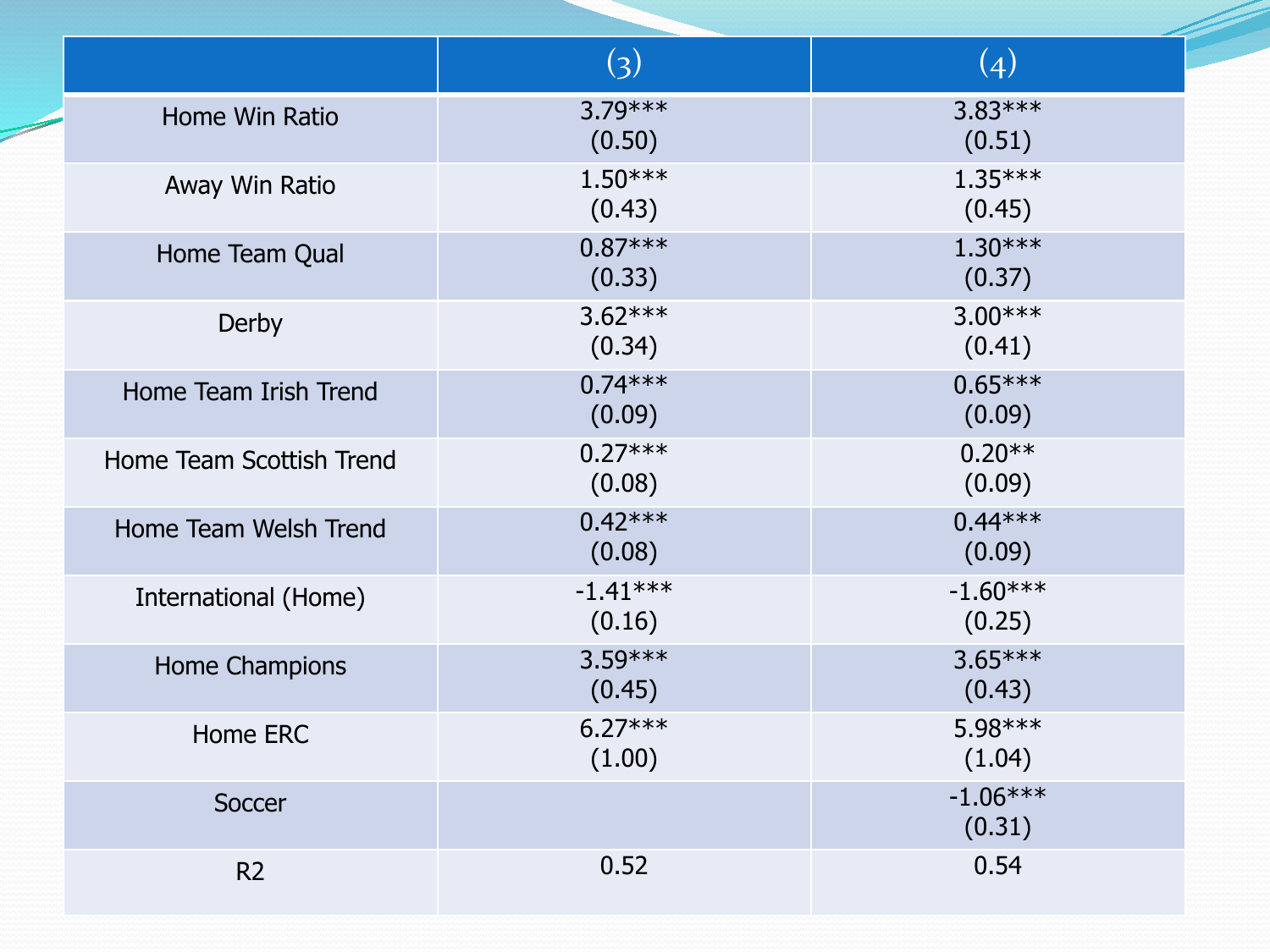### Some Conclusions.

- Attendances depend on team quality and whether team in contention for championships play-offs.
- Irish attendances higher mainly due to team quality and absence of competition from soccer.
- Saturday attendances higher than Fridays and Sundays Welsh teams no longer have home matches on Sundays.
- Christmas/New Year attendance boost.
- Attendances higher March onwards no clash with internationals and European matches.
- Impact of live broadcasts?
- Uncertainty of outcome?